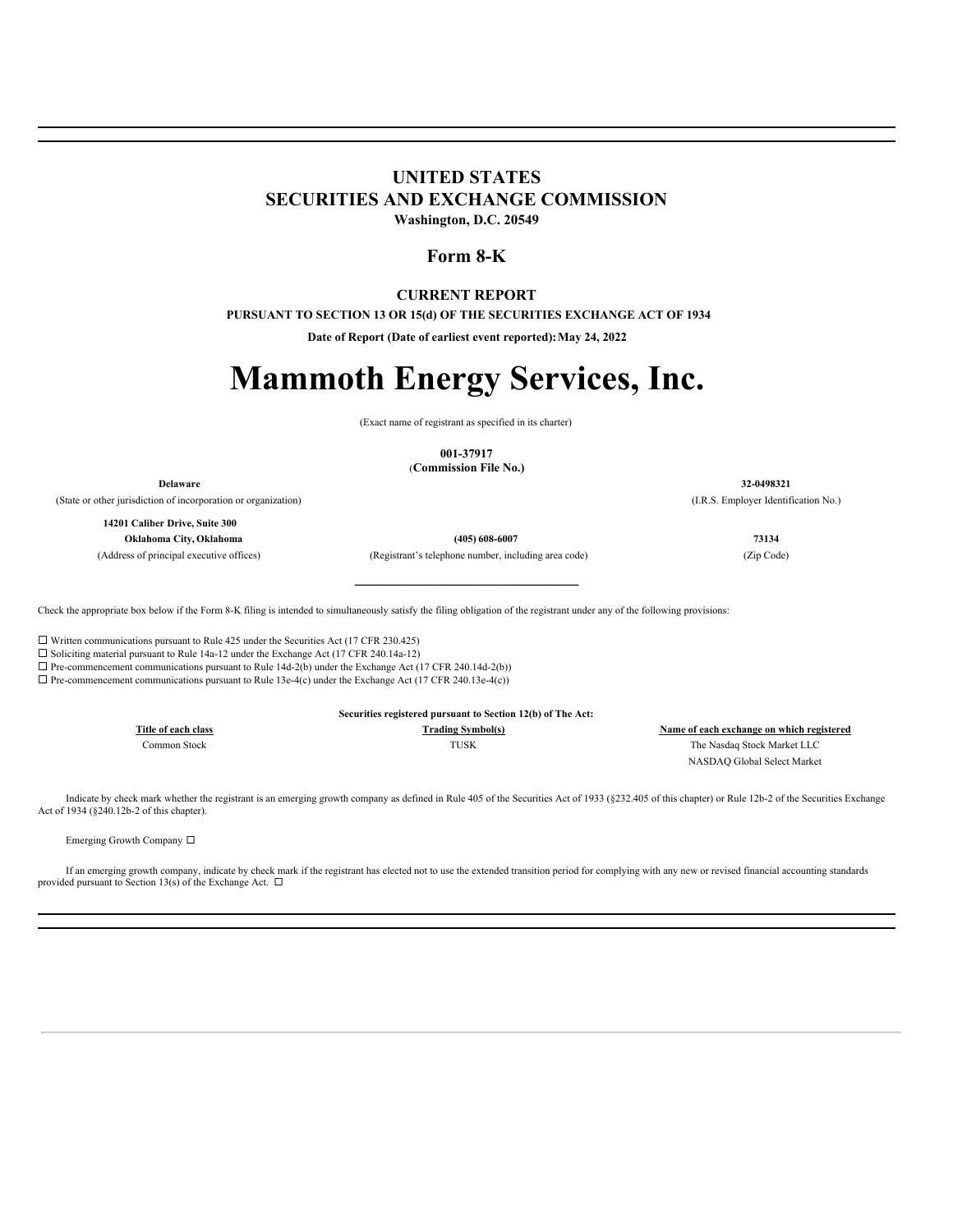### **Item 7.01. Regulation FD Disclosure.**

On May 24, 2022, Mammoth Energy Services, Inc. ("Mammoth") posted its updated investor presentation to Mammoth's website, where management routinely posts Mammoth's news releases, webcasts and other events and presentations. The posted investor presentation includes certain updates with respect to Mammoth's operational plans and expectations and includes "forward-looking statements" within the meaning of Section 27A of the Securities Act of 1933, as amended, and Section 21E of the Securities Exchange Act of 1934, as amended. The updated presentation can be found at www.mammothenergy.com under the "News & Events" section ("Events and Presentations" tab) on the "Investors" page. Management may use this updated presentation during meetings and calls with analysts, investors and other market participants. Information on Mammoth's website does not constitute a part of this Current Report on Form 8-K.